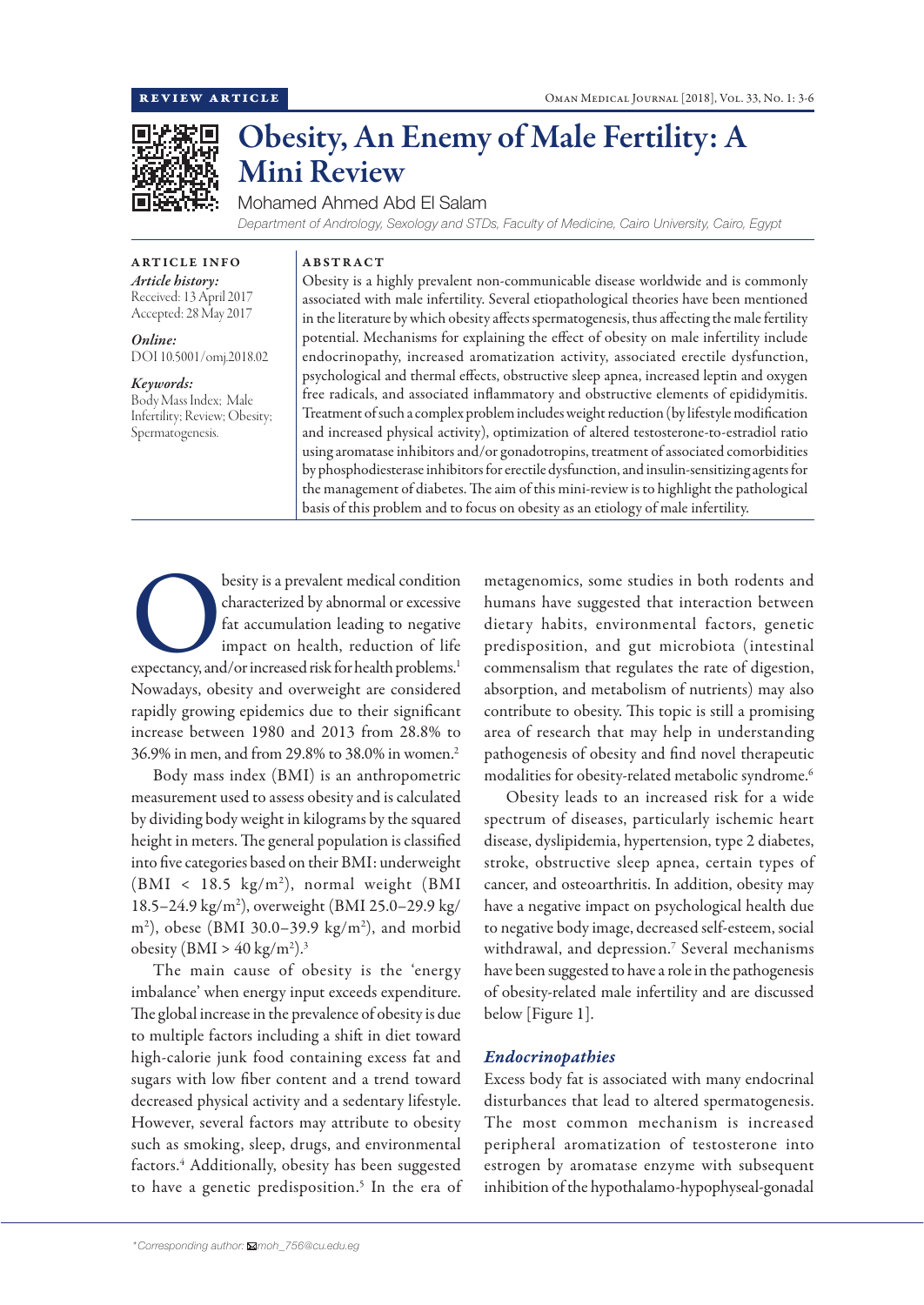

á*: increases; BMI: body mass index; FSH: follicle stimulating hormone; GnRH: gonadotropin-releasing hormones; LH: luteinizing hormone; ROS: reactive oxygen species.*

Figure 1: Mechanisms by which obesity causes male infertility.

(HPG) axis.8 Another key hormone that affects male fertility is leptin which is normally secreted by white adipose tissue for regulation of appetite and energy homeostasis. Physiologically, leptin stimulates the secretion of gonadotropin hormones by acting centrally on the hypothalamus to regulate gonadotropin-releasing hormone, neuronal activity, and secretion. However, in obese patients there are elevated levels of serum leptin which leads to the disruption of HPG axis and decreased production of testosterone from Leydig cells.<sup>9</sup>

Additionally, increased adipose tissue is associated with excess production of cytokines known as adipokines such as resistin, adiponectin, ghrelin, chemerin, visfatin, tumor necrosis factor-a (TNFa), and interleukin-6(IL-6), which have a negative influence on the function of HPG axis with a subsequent effect on spermatogenesis. However, the exact mechanism by which they affect the axis is still unknown.<sup>10</sup>

Obese men with type 2 diabetes may have secondary hypogonadism due to central and peripheral insulin resistance and the negative effect of proinflammatory cytokines (TNFa and IL-6) on the HPG axis.<sup>11</sup> Some studies showed that obesity is associated with reduced levels of sex hormone binding globulin and testosterone with a concomitant rise in the level of estrogen that leads to alteration of spermatogenesis.<sup>12</sup>

## *Sperm DNA fragmentation*

Obesity is associated with excess production of reactive oxygen species (ROS), which increases sperm DNA damage. The exact mechanisms by which ROS cause DNA damage are not well established. One of these mechanisms is through the production of lipid degradation by-products especially malonaldehyde which either causes oxidation of DNA bases (mainly guanosine) into 8′-hydroxyguanosine (which is promutagenic) or through direct interaction with the DNA strand leading to non-specific single- and double-strand breaks.<sup>13</sup>

## *Erectile dysfunction*

Erectile dysfunction (ED) has been commonly associated with obesity leading to coital infertility in men. Obesity may cause organic ED due to associated metabolic syndrome, which is a combination of at least three of five of the following: abdominal (central) obesity, hypertension, diabetes, high serum triglycerides, and low high-density lipoprotein levels.14 On the other hand, obesity may cause psychogenic ED as obese people have a negative body image and lack self-esteem. Thus, they consider themselves sexually unattractive and undesirable, causing them to avoid potential or actual sexual relationships.15

#### *Obstructive sleep apnea*

Obstructive sleep apnea is a sleep disorder commonly affecting obese patients. It is characterized by sudden pauses of breathing during sleep with interrupted sleep rhythm.<sup>16</sup> The exact pathological mechanism is not well established; however, it has been suggested that chronic hypoxia leads to dysfunction of the HPG axis and disruption of nocturnal testosterone rhythm due to sleep fragmentation.<sup>17</sup>

#### *Hyperthermia*

Normally, both testes are located inside the scrotum at a lower temperature ranging between 34–35 °C, which is suitable for the spermatogenesis. In the case of marked obesity, there is excess lower

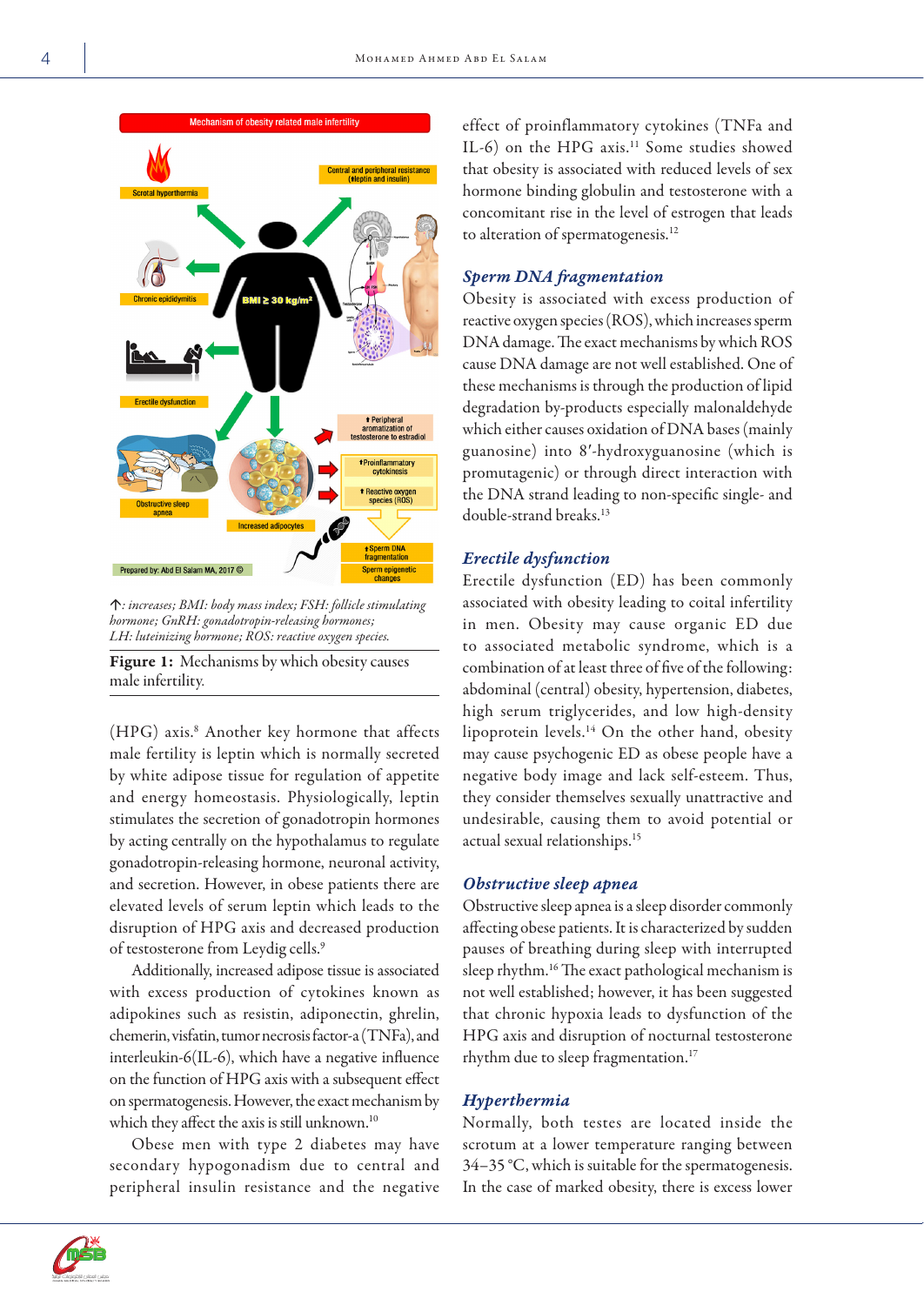abdominal, suprapubic and medial thigh fat, which increases the intrascrotal temperature altering the process of spermatogenesis. Additionally, increased intrascrotal temperature leads to increased DNA fragmentation and increased oxidative stress with subsequent alteration of semen parameters and sperm functions.<sup>18</sup>

#### *Chronic epididymitis*

Obesity is associated with excess fat in the inner medial aspects of the thighs and suprapubic area, which causes repeated trauma to the scrotal contents (i.e., testis and epididymis). This mechanical trauma may induce inflammation of the epididymis with subsequent alteration of epididymal functions, thus affecting sperm maturation and fertilization. In addition, this chronic inflammation may cause scarring and fibrosis of the epididymal tubules. However, to date, there is no solid evidence for this assumption.19

## *Epigenetic changes*

Epigenetics refers to changes or modifications in a chromosome that affect gene activity and expression that can also be inheritable to offspring. These changes may include methylation, carboxylation and hydroxylation of DNA nucleotides, and histone modifications. Recent research in the field of epigenetics have suggested that paternal obesity can affect offspring metabolic and reproductive phenotypes by the epigenetic reprogramming of spermatogonial stem cells.<sup>20</sup>

Several approaches have been suggested for the treatment of obesity and its related male infertility including:

*Lifestyle modification:* The main strategy of losing weight in obese patients is decreasing caloric intake and increasing energy expenditure.<sup>21</sup> Few controlled studies have been conducted on obese patients to evaluate the effect of weight reduction strategies on male reproductive capacity. Despite this lack of definitive evidence, there is a consensus among these studies that men who lost weight through diet control and exercise experienced a high increase in androgen and inhibin B levels as well as an improvement in semen parameters.<sup>22</sup>

*Pharmacotherapy:* Several therapeutic agents (e.g., orlistat, topiramate/phentermine, lorcaserin, bupropion/naltrexone, and liraglutide) have been suggested for weight reduction and work either by suppression of appetite, decreasing fat absorption from the gut, or increasing caloric expenditure.<sup>23</sup> No studies have been conducted concerning their effect on semen parameters or male fertility. However, they may have an indirect effect on male fertility by aiding weight reduction, thus normalizing the testosteroneto-estradiol ratio and decreasing the harmful effects of adipose tissue.

*Bariatric surgery:* Weight reduction surgeries such as gastric ballooning/banding, sleeve gastrectomy, or gastric bypass are effective lines of treatment in severely or morbidly obese patients after failure of diet and/or exercise and pharmacotherapy to aid weight loss, or if they have associated comorbidities preventing them from achieving their goal. Few studies have been conducted to verify the effect of bariatric surgery and its effects on semen parameters is still debatable.<sup>24,25</sup>

*Aromatase inhibitors:* Aromatase inhibitors are a group of drugs used in the treatment of male infertility by inhibiting aromatase P450 enzymes, thus normalizing the testosterone-to-estradiol ratio. They are classified chemically into steroidal and nonsteroidal groups, but currently available aromatase inhibitors include testolactone, anastrozole, and letrozole.<sup>26,27</sup> Testolactone as an aromatase inhibitor has been shown to be effective in alleviating infertility as a result of hypogonadotropic hypogonadism of obese male subjects.<sup>28</sup> On the other hand, Raman et al,<sup>29</sup> conducted a study to evaluate the effect of anastrozole on the hormone profile and semen parameters in nonobstructive azoospermic patients who presented with normal or decreased levels of testosterone and elevated estradiol. Anastrozole treatment was found to be effective in normalizing the testosterone-toestradiol (E2) ratio and total testosterone levels, thus improving semen parameters.

Additionally, letrozole was suggested to normalize serum testosterone levels in severely obese men with hypogonadotropic hypogonadism, and short-term letrozole treatment normalized serum testosterone levels in all obese men in a study carried out by Loves et al.30 However, the clinical significance of this intervention remains to be established in controlled, long-term studies.<sup>31</sup>

New insights in the pharmacological treatment of male infertility due to obesity might include gonadotropin and/or testosterone replacement therapy, which has been shown to decrease the level of circulating leptin.32 However, not enough information regarding the effect of the treatment on semen parameters is reported.